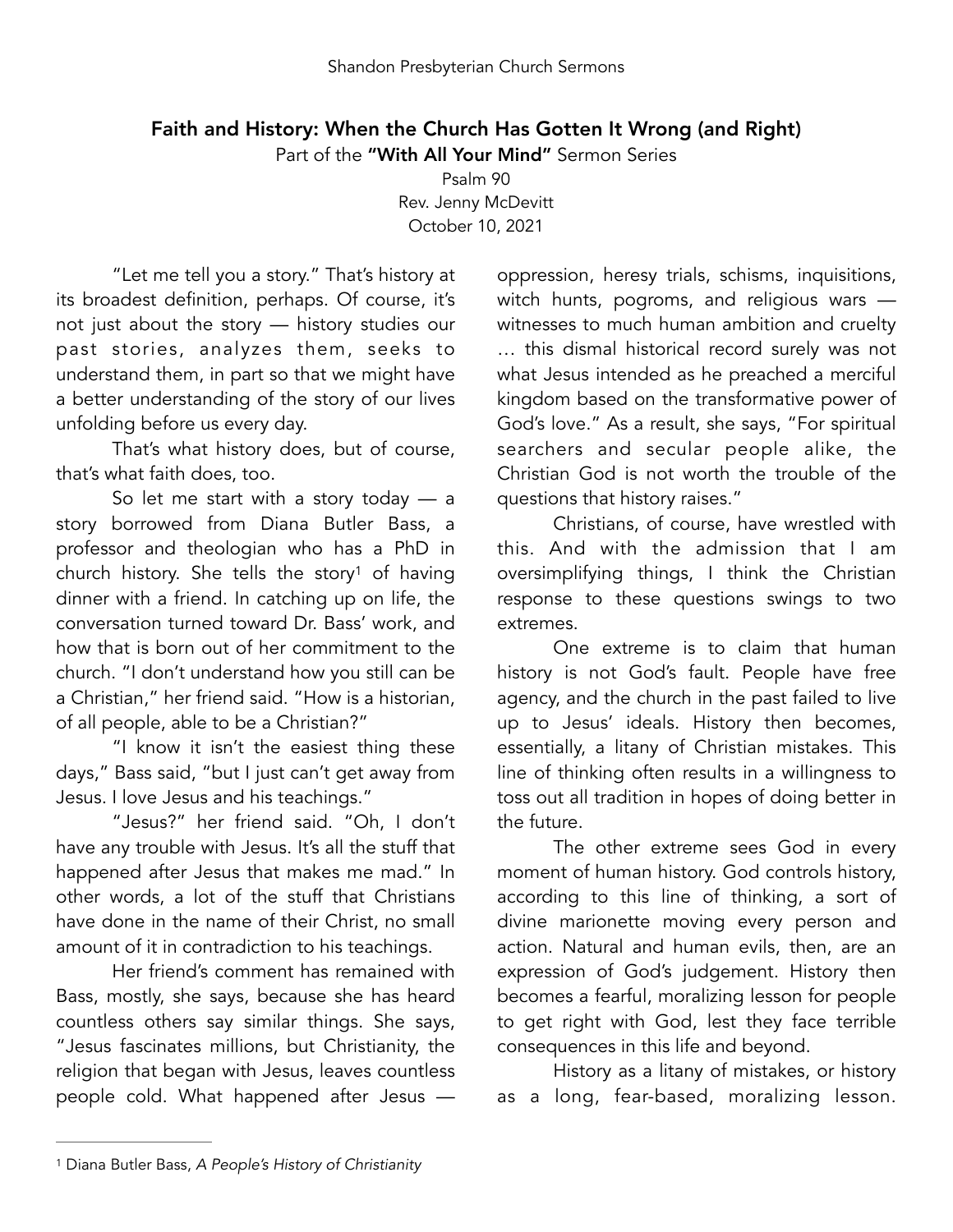Neither extreme feels particularly helpful to me, nor particularly faithful.

Now please don't get me wrong especially since I suspect we, Shandon, by and large are more likely to swing to the first extreme rather than the second, let me say clearly: when an institution as powerful as the Church perpetrates wrongs, an honest accounting and genuine repentance is needed. In our own Presbyterian tradition, a few in particular come to mind.

There was a day when Presbyterians offered the most biblically sensitive, theologically sophisticated arguments for how one could follow Jesus and own slaves, at the very same time.

And there was a day when Presbyterians would decide that no, women really shouldn't preach, at least not yet, because of all the trouble it would cause.

And there was a day when Presbyterians would deny equal standing in the church to any LGTBQIA person, no matter how much of their life had been devoted to Christ and his church.

Those were not our best days. About these and many other things across all manner of Christian traditions, the church has been wrong. The church has been dangerously, terribly, wrong. And when the church has been wrong, especially in ways that have threatened or compromised the humanity of any of God's children, the church needs to own it. In part because it is necessary for healing, but also because that is the only way we have any chance of learning from our history.

We are nothing without our history. "Because while the church has not gotten it completely right, it hasn't gotten it completely wrong, either. When we take a realistic view of our history, we can see that we have, at times, embodied the heart of our founder."<sup>[2](#page-1-0)</sup> A realistic view of our history, though, a realistic view of any history, across all ages and disciplines,

means coming to terms with the fact of limitations and finitude. Not one of us can tell every story. We see the world through our own eyes, and there's nothing wrong with that. We just have to remember that's what happens, though, because every time we choose which stories are told, we by default also choose which stories are not.

In preparing for this sermon, I was reading an essay about "The 10 Worst Moments in Church History." It was a real delight, let me tell you. But I was slogging through it when I came to number 4, which read: "The fourth worst moment in Church History was the Reformation."

Now, I never want to assume too much about the knowledge anyone brings into this room, so as a reminder: without the Reformation, the Presbyterian Church wouldn't exist. The Reformation in the 1500s split the church. It had all been one Roman church, one Roman catholic church. Part of that church split away during that time, and become the Protestant church, of which we today are a part. So from our point of view, the Reformation may not have been perfect, but it doesn't belong anywhere on a "worst moments" list of church history.

The explanation of the entry began this way, though. It read, "Since we are Catholics, we have to believe the Reformation was bad."

Now, it is not my intent here to debate the merits of Catholicism vs Protestantism. It's simply to point out — If you want to come up with a list of the 10 worst moments in church history or even the 10 best moments in church history, well, it depends who you ask.

<span id="page-1-1"></span>The same is true of a holiday we observe this weekend — Columbus Day. From an American-European perspective, Columbus discovered America. That assessment would, of course, come as a complete surprise to all of the indigenous peoples who had been calling

<span id="page-1-0"></span><sup>&</sup>lt;sup>[2](#page-1-1)</sup> Again, Diana Butler Bass